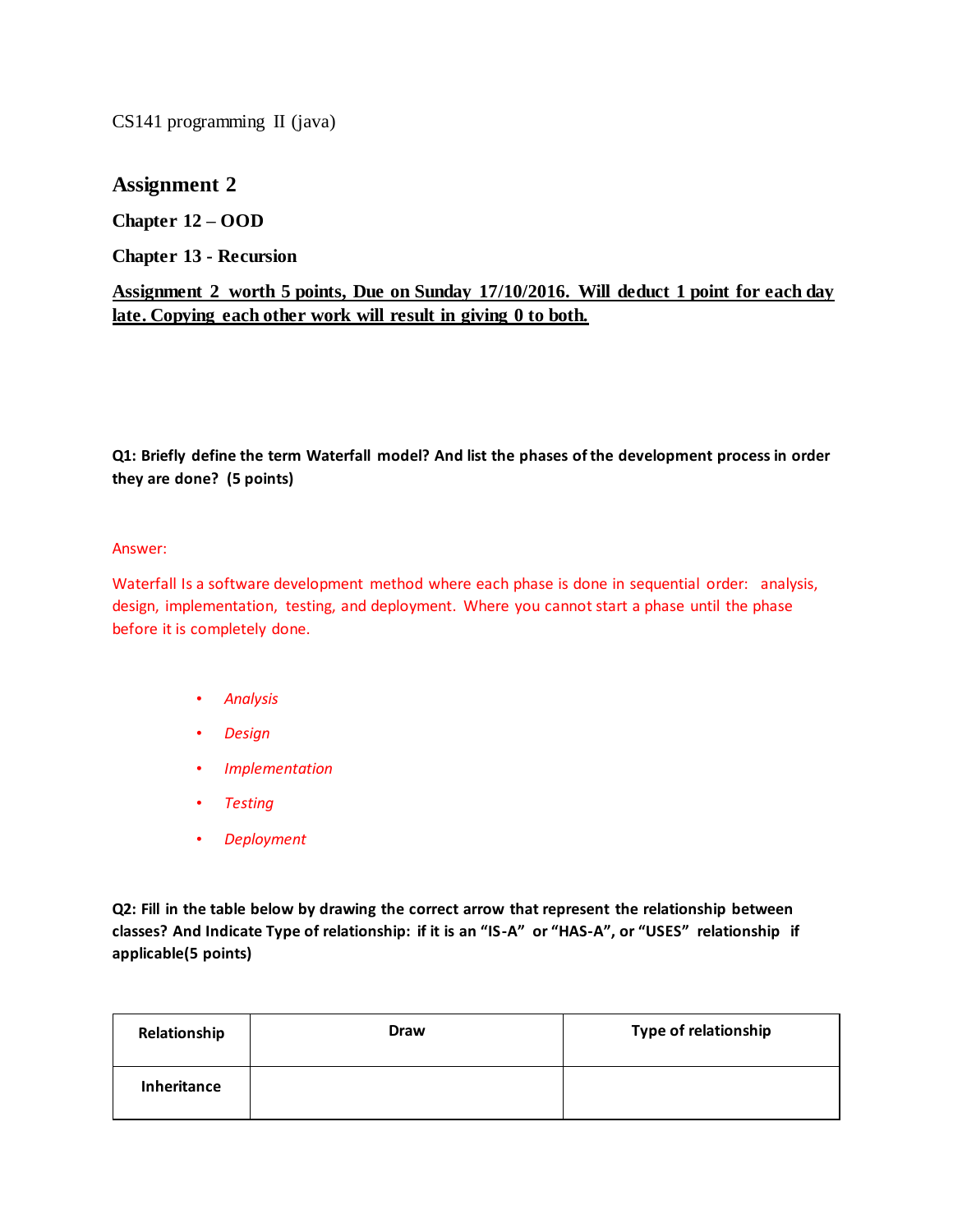| Interface<br>Implementation |  |
|-----------------------------|--|
| <b>Aggregation</b>          |  |
| Dependency                  |  |

## Answer:

| Relationship                | Line<br><b>Style</b> | <b>Arrow Tip</b> | <b>Draw</b> | Type of relationship |
|-----------------------------|----------------------|------------------|-------------|----------------------|
| <b>Inheritance</b>          | Solid                | <b>Triangle</b>  |             | $IS-A$               |
| Interface<br>Implementation | <b>Dotted</b>        | <b>Triangle</b>  |             | <b>USES</b>          |
| Aggregation                 | Solid                | Diamond          |             | HAS-A                |
| Dependency                  | <b>Dotted</b>        | Open             |             | <b>USES</b>          |

**Q3: Given Question 5 from the previous Assignment1. ( 10 points )**

**Draw the correct UML diagram to represent the relationships between all classes.**

**Add an Interface called Measurable and indicate in the diagram that the Employee class implements Measurable interface.**

**For each class in your diagram do the CRC card for each to indicate responsibilities and collaborators.**

Measurable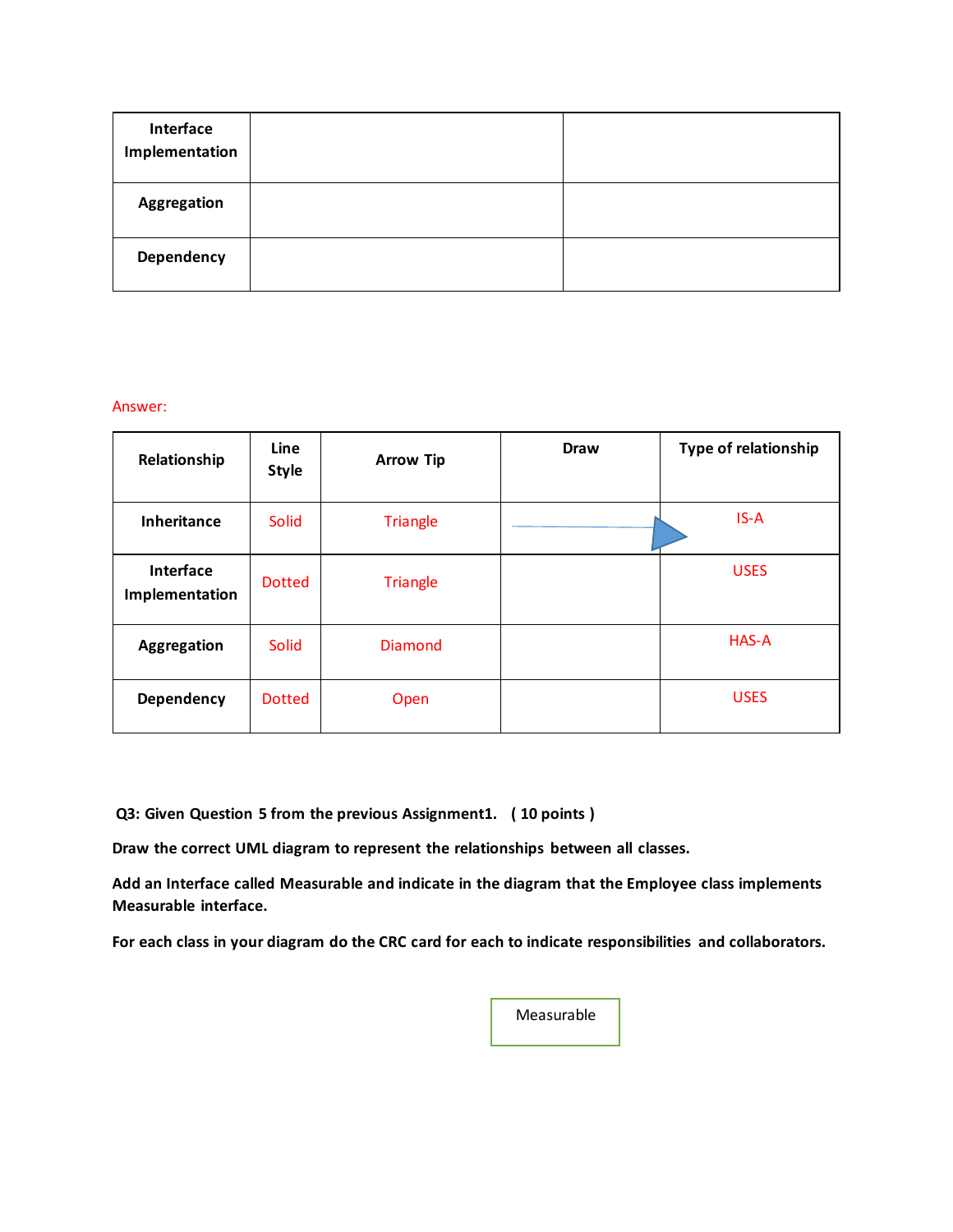| Employee  |                  |
|-----------|------------------|
|           |                  |
| Executive | SoftwareEngineer |
|           |                  |
|           | SoftwareManager  |
|           |                  |

Answer: (don't have time to draw a full diagram but the answer as follows)

UML Drawing,

The Inheritance arrow is a solid line with closed triangle arrow pointing from the child to the parent

The interface arrow is a dotted line with open arrow pointing in this case from Employee to Measureable

CRC

Class Employee

work()

toString()

**Collaborators** 

Measurable

And so on for the rest of the classes

The subclass will have the superclass as the collaborator.

**Q4: Write and run the java program that computes the Factorial of a given number using a Recursive method. ( 20 points )**

**Submit your program files as .java file that can be run. And submit in the document sample run for example given the value 4 the factorial is 24**

**Q4: Write and run the java program that computes the Factorial of a given number using a Recursive method. ( 20 points )**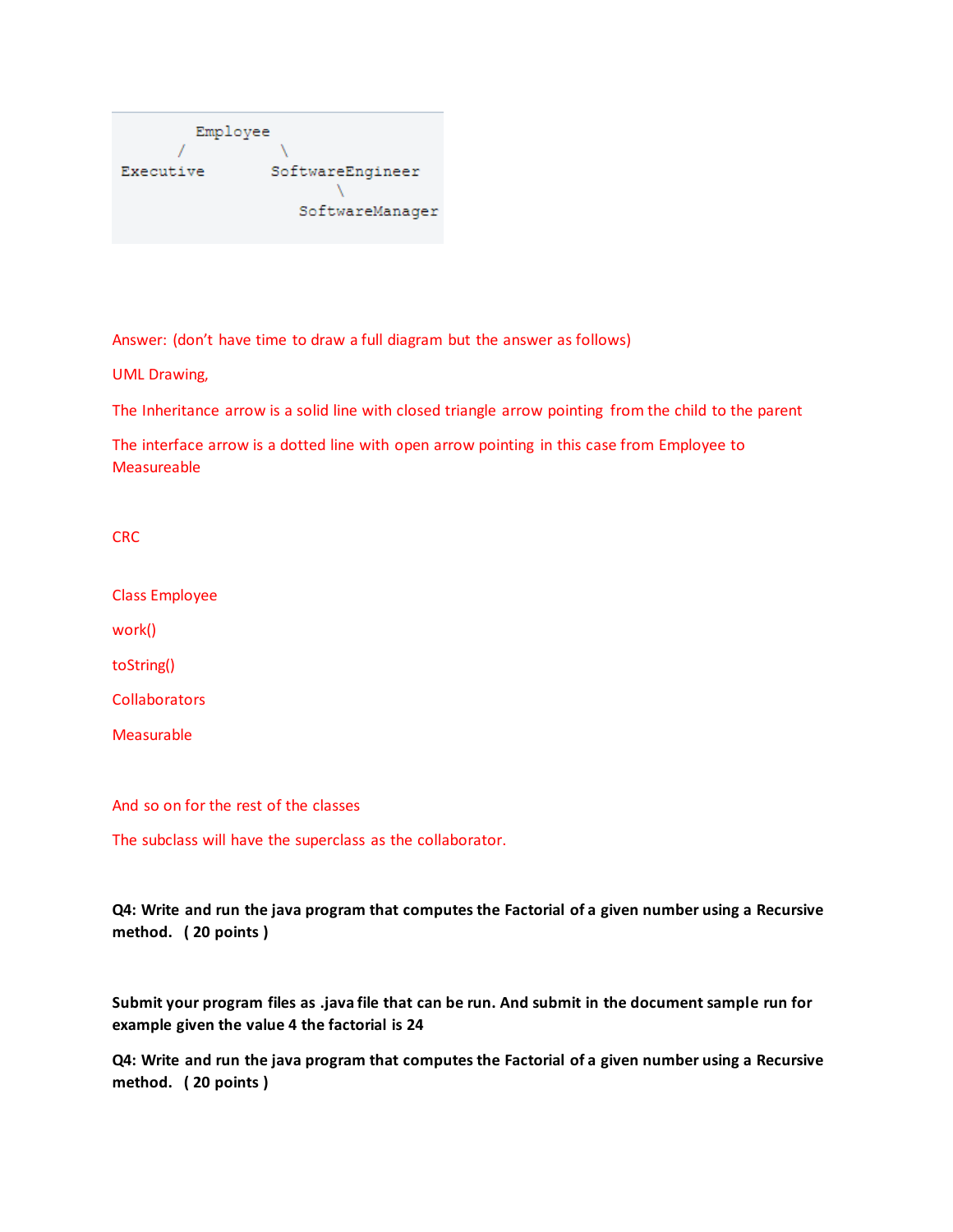**Submit your program files as .java file that can be run. And submit in the document sample run for example given the value 4 the factorial is 24**

**Solution:** 

```
/*
     Java Factorial Using Recursion Example
     This Java example shows how to generate factorial of a given number
     using recursive function.
*/
import java.io.BufferedReader;
import java.io.IOException;
import java.io.InputStreamReader;
public class JavaFactorialUsingRecursion {
      public static void main(String args[]) throwsNumberFormatExceptio
n, IOException{
            System.out.println("Enter the number: ");
            //get input from the user
BufferedReader br=new BufferedReader(newInputStreamReader(System.in
));
           int a = Integer.parseInt(br.readLine());
            //call the recursive function to generate factorial
           int result= fact(a);
            System.out.println("Factorial of the number is: " +result);
      }
      static int fact(int b)
      {
           if(b \leq = 1)
                 //if the number is 1 then return 1
                 return 1;
            else
                 //else call the same function with the value - 1
                return b * fact(b-1);
      }
```